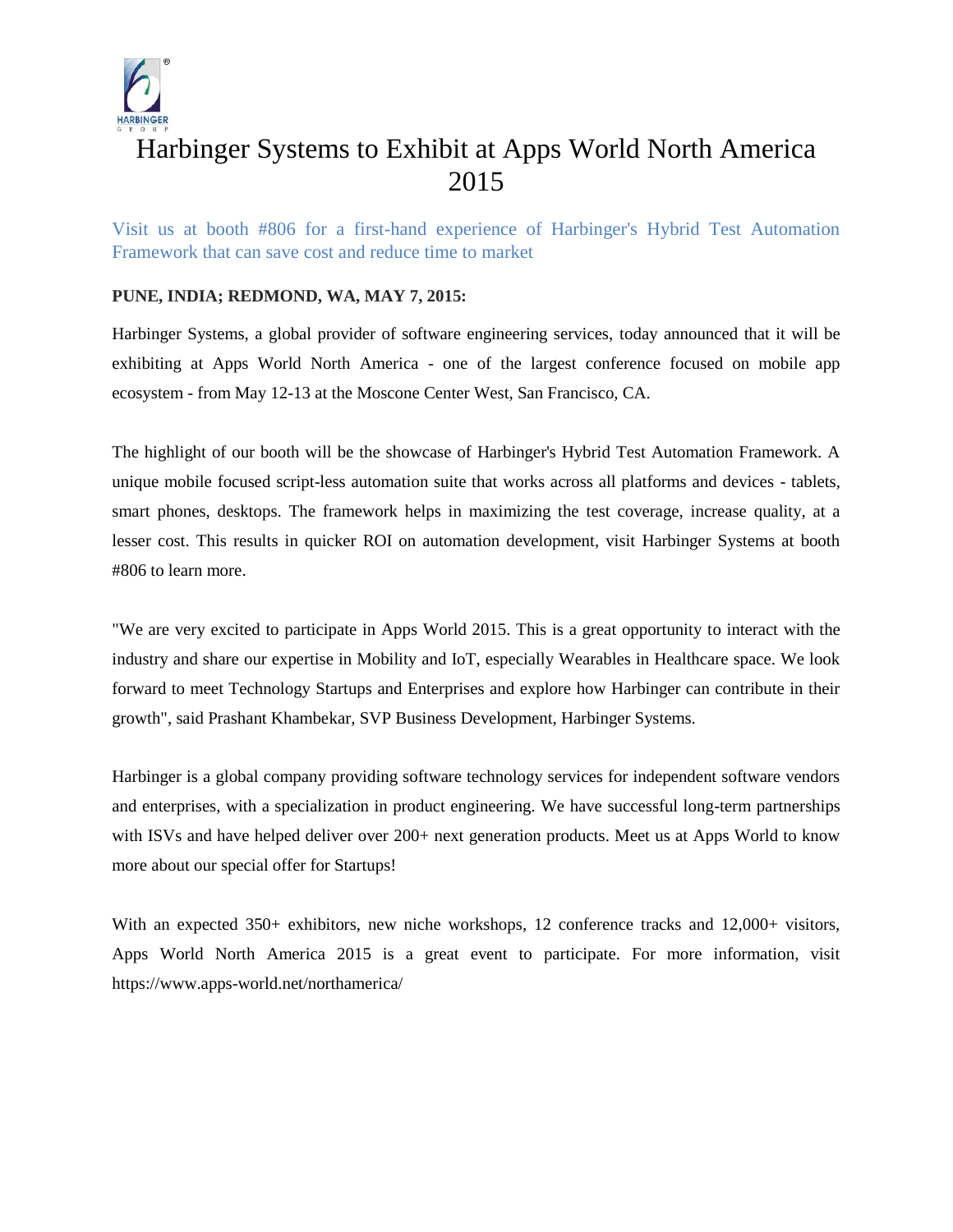

#### ABOUT HARBINGER SYSTEMS

Harbinger Systems is a global company providing software technology services for independent software vendors and enterprises, with a specialization in product engineering. Since 1990, Harbinger has developed a strong customer base worldwide. Harbinger's customers are software product companies, including hi-tech startups in Silicon Valley, leading product companies in the US and large in-house IT organizations.

Harbinger Systems builds software solutions leveraging social, mobile, analytics, and cloud (SMAC) technologies for domains such as human capital management (HCM), healthcare, e-learning, and publishing. Harbinger Systems also uses emerging technologies like big data, OpenStack, and Internet of Things (IoT) to develop products for tech startups.

Recognized for software engineering services, Harbinger has won numerous honors and awards over the years. Deloitte's 'Technology Fast 500 Asia Pacific', 'The Global Services Top 100' IT Service Providers by Cybermedia and 'Super Star' in Annual Mobile Star Awards, to name a few. Harbinger Systems is ranked in 'The Global Outsourcing 100' listing by IAOP (International Association of Outsourcing Professionals) for the last four years in a row.

Harbinger Systems is a part of Harbinger Group. Harbinger Group is a leading global provider of innovative software products and services to companies in over 60 countries. For more information about Harbinger Systems, visit www.harbinger-systems.com

#### ABOUT APPS WORLD

Apps World event is leading the IoT innovation by bringing the IoE to the developer and mobile marketing community worldwide. The global series will be the place for developers to find VC investment and new partners. The show represents the entire app ecosystem, embracing the future emerging markets in Wearables, Smart Home, Location and Context & Smart Cities. Find out more about Apps World North America, visit https://www.apps-world.net/northamerica/